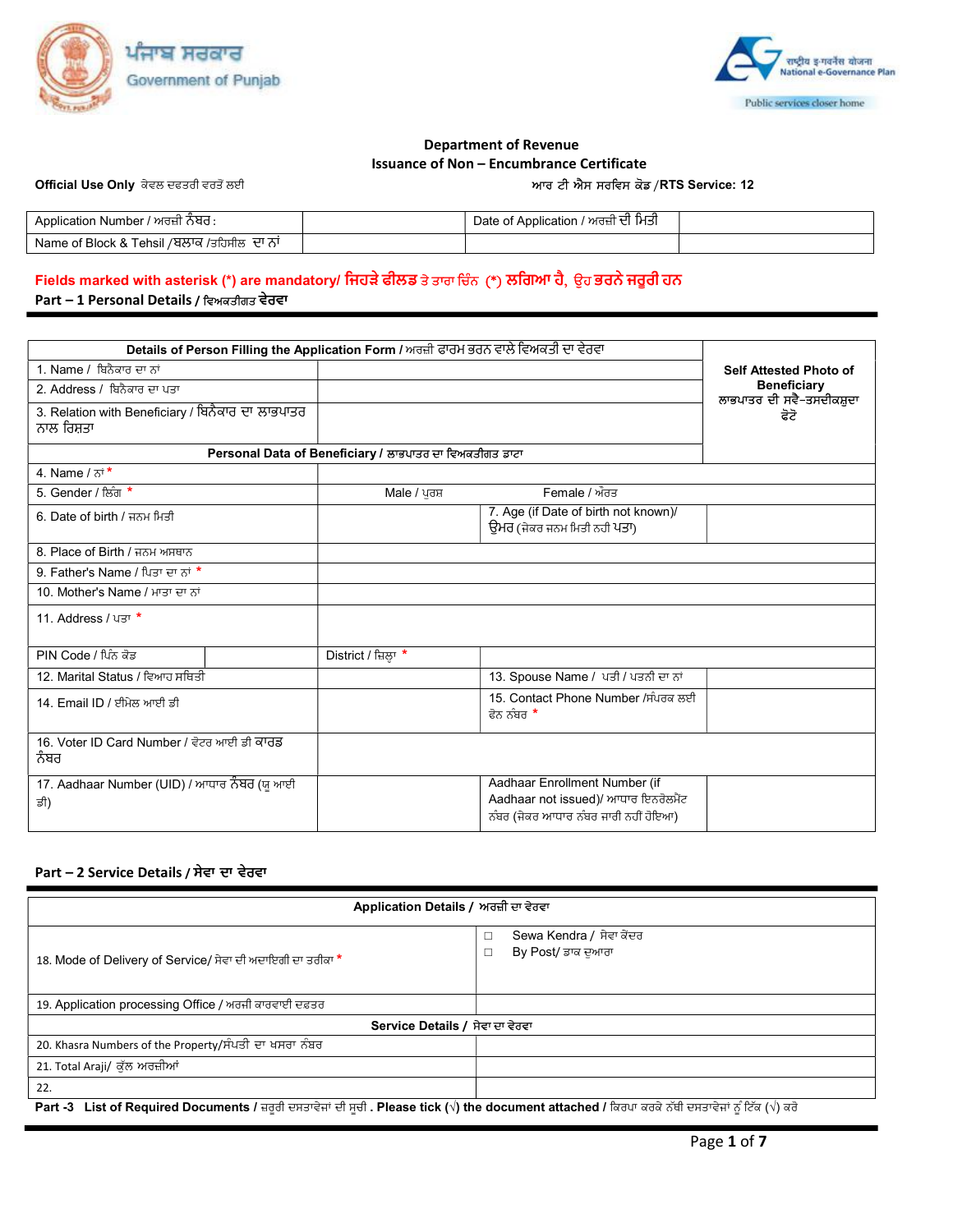



|    | Report from concerned Patwari & Nambardar / Sarpanch<br>/ M.C. /ਸਬੰਧਤ ਪਟਵਾਰੀ/ਨੰਬਰਦਾਰ/ਸਰਪੰਚ/ਐਮ.ਸੀ ਤੋਂ ਰਿਪੋਟ                                  | Mandatory |
|----|---------------------------------------------------------------------------------------------------------------------------------------------|-----------|
| 2  | Self Declaration from Applicant<br>ਬਿਨੈਕਾਰ ਤੋਂ ਸਵੈ-ਘੋਸ਼ਣਾ ਪੱਤਰ                                                                              | Mandatory |
| 3. | Residence Proof - Voter Card / Driving License /<br>Electricity Bill.<br>ਕੋਈ ਵੀ ਦੋ ਰਿਹਾਇਸ਼ੀ ਦੇ ਪਰੁਫ ਵੋਟਰ ਕਾਰਡ/ਡਰਾਇਵਿੰਗ<br>ਲਾਇਸੈਂਸ/ਬਿਜਲੀ ਬਿਲ | Mandatory |
| 4. | ID proof - Aadhar Card./ ਪਹਿਚਾਣ ਪੱਤਰ ਆਧਾਰ ਕਾਰਡ                                                                                              | Mandatory |
| 5. | Copy of Income Proof from all resources/ ਸਾਰੇ ਵਸੀਲਿਆਂ ਤੋਂ<br>ਆਮਦਨ ਪਰੁਫ ਦੀ ਕਾਪੀ                                                              | Mandatory |

ਸੇਂ ਸੱਚੇ ਦਿਲੋਂ ਬਿਆਨ ਕਰਦਾ / ਕਰਦੀ ਹਾਂ ਕਿ ਉੱਕਤ ਵੇਰਵੇ ਸਹੀ ਹਨ ਅਤੇ ਕੋਈ ਜਾਣਕਾਰੀ ਛੁਪਾਉਣ / ਗਲਤ ਬਿਆਨੀ ਲਈ ਮੈਂ ਨਿੱਜੀ ਤੌਰ ਤੇ ਜਿੰਮੇਵਾਰ ਹੋਵਾਂਗਾ / ਹੋਵਾਂਗੀ

ਬਿਨੈਕਾਰ ਦੇ ਹਸਤਾਖਰ / ਅੰਗੂਠਾ ਨਿਸ਼ਾਨ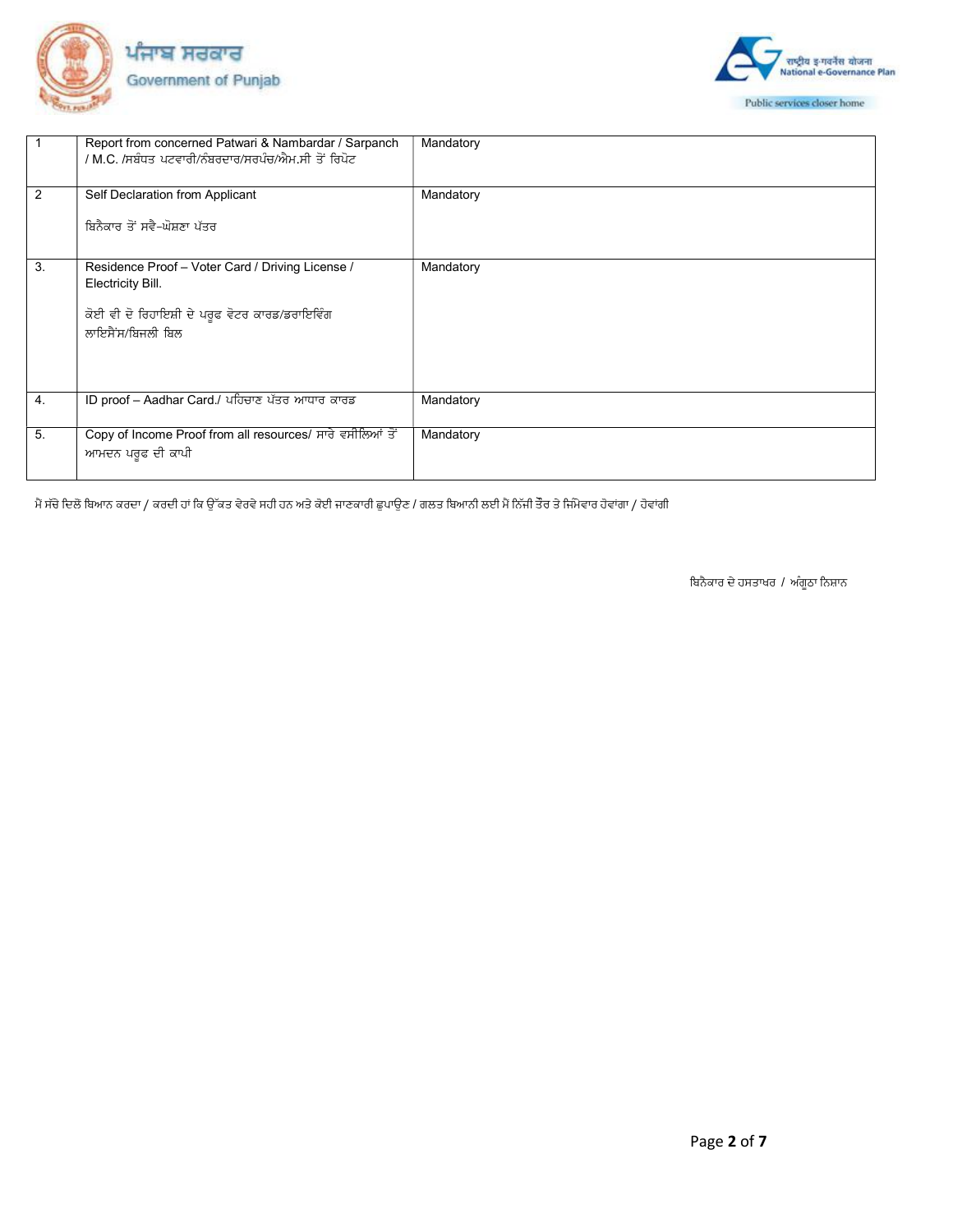



To/ਸੇਵਾ ਵਿਖੇ

Sub-Registrar/ਸਬ-ਰਜਿਸਟਰਾਰ

\_\_\_\_\_\_\_\_\_\_\_\_\_\_\_\_\_\_\_\_\_\_\_\_

| Subject: Application for obtaining Non-Encumbrance Certificate from dated |  |
|---------------------------------------------------------------------------|--|
| ਵਿਸ਼ਾ:-  ਮਿਤੀ ਤੋਂ ਮਿਤੀ ਤੱਕ ਦਾ ਭਾਰ ਰਹਿਤ ਸਰਟੀਫਿਕੇਟ ਲੈਣ ਲਈ ਦਰਖਾਸਤ।           |  |

ਸ੍ਰੀਮਾਨ ਜੀ/ਸ੍ਰੀਮਤੀ ਜੀ,

Sir/Madam

|                      |        |      |  |                             | Regarding subject cited above, it is hereby submitted that the property vaka village/ਉਪਰੋਕਤ ਵਿਸ਼ੇ ਸਬੰਧੀ, ਬੇਨਤੀ ਹੈ ਕਿ ਜਾਇਦਾਦ |     |      |            |       |                         |      |
|----------------------|--------|------|--|-----------------------------|-----------------------------------------------------------------------------------------------------------------------------|-----|------|------------|-------|-------------------------|------|
| ਨੰ:                  | ਵਾਕਾ   | ਪਿੰਡ |  |                             | Hadbast                                                                                                                     | No/ |      |            | ਹਦਬਸਤ |                         | ਨੰਬਰ |
|                      |        |      |  |                             | Tehsil/ਤਹਿਸੀਲ                                                                                                               |     |      |            |       | falls in the District - |      |
|                      | Khewat |      |  | Khatoni No. for which/ਜ਼ਿਲਾ |                                                                                                                             | ਦੇ  | ਵਿੱਚ | ਹੈ।        |       | ਜਿਸ ਦਾ ਖੇਵੰਟ            | ਨੰਬਰ |
|                      |        |      |  |                             | Khasra                                                                                                                      |     |      | $No/$ ਖਸਰਾ |       |                         | ਨੰਬਰ |
| Total araji/ਕੁਲ ਅਰਜੀ |        |      |  |                             | which is Non-Encumbrance in all respect/ से वि                                                                              |     |      |            |       |                         |      |
| .                    |        |      |  |                             |                                                                                                                             |     |      |            |       |                         |      |

ਹਰ ਕਿਸਮ ਦੇ ਭਾਰ ਰਹਿਤ ਹੈ।

So it is requested that please issue the Non-Encumbrance certificate for the above mentioned time.

 $\overline{\phantom{a}}$  , and the contract of the contract of the contract of the contract of the contract of the contract of the contract of the contract of the contract of the contract of the contract of the contract of the contrac

ਇਸ ਲਈ ਬੇਨਤੀ ਕੀਤੀ ਜਾਂਦੀ ਹੈ ਕਿ ਹੁਣ ਉਕਤ ਜਾਇਦਾਦ ਦਾ ਰਹਿਤ ਸਰਟੀਫਿਕੇਟ ਜਾਰੀ ਕੀਤਾ ਜਾਵੇ ਜੀ।

ਧੰਨਵਾਦ ਸਹਿਤ/ Thanking You

ਬਿਨੈਕਾਰ ਦੇ ਹਸਤਾਖਰ/Applicant's signature

Bkw /Name\_\_\_\_\_\_\_\_\_\_\_\_\_\_\_\_\_\_\_\_\_\_

ਪਿਤਾ/ਪਤੀ ਦਾ ਨਾਮ/ Father's/Husband's

Name\_\_\_\_\_\_\_\_\_\_\_\_\_\_\_\_\_\_\_\_\_\_\_\_\_\_\_\_

gsk\$ Address\_\_\_\_\_\_\_\_\_\_\_\_\_\_\_\_\_\_\_\_\_\_

ਟੈਲੀਫੋਨ ਨੰਬਰ/ Telephone No\_\_\_\_\_\_\_\_\_\_\_

Page 3 of 7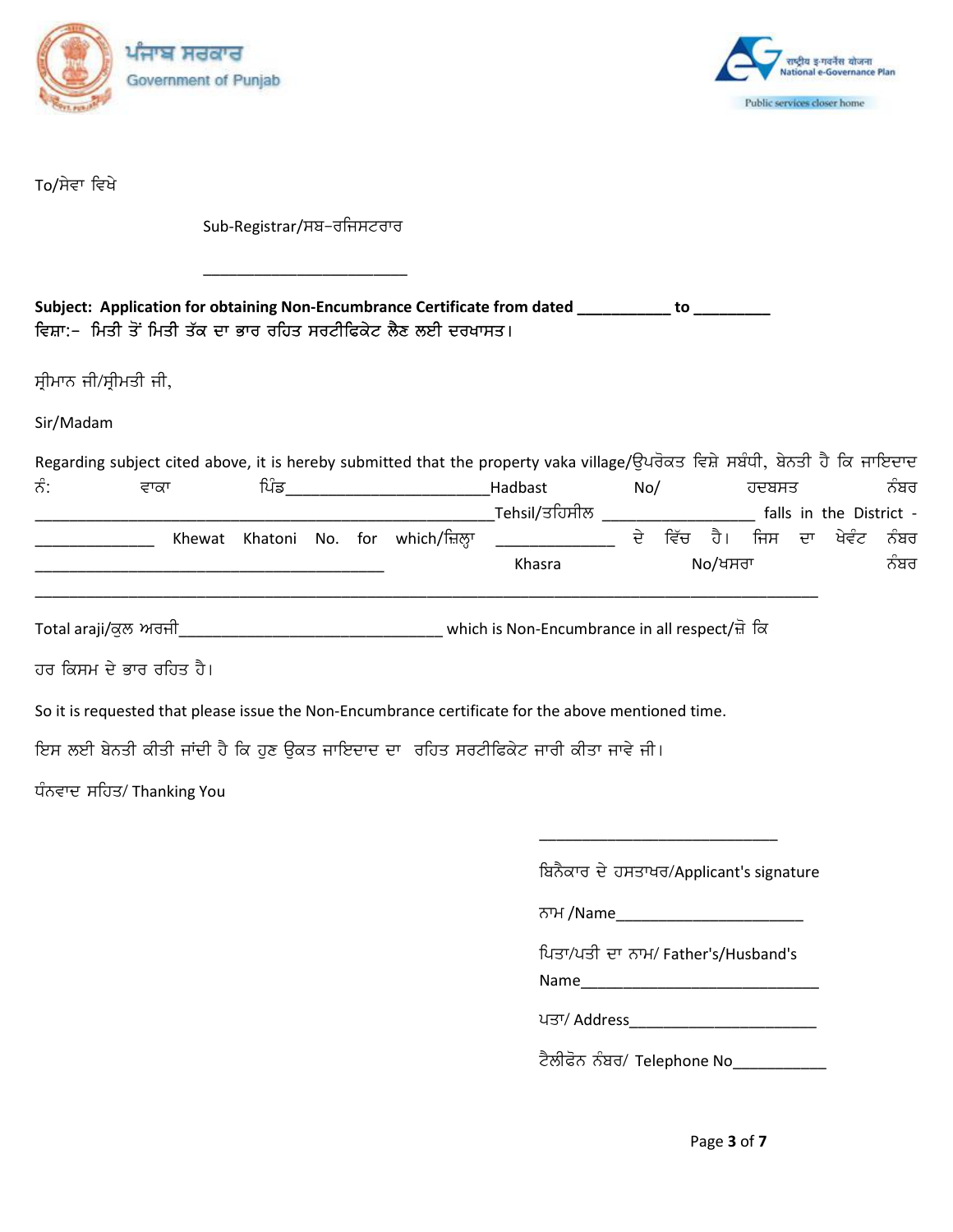



# ਭਾਰ ਰਹਿਤ ਸਰਟੀਫਿਕੇਟ

|  |      |  |  | ਮਤਾਬਿਕ ਦਫਤਰੀ ਰਿਪੋਰਟ ਤਸਦੀਕ ਕੀਤਾ ਜਾਂ ਹੈ ਕਿ ਸੀ/ਸੀਮਤੀ |                                  | ਸਪੁੱਤਰ/ਪੁੱਤਰੀ/ਪਤਨੀ ਸ੍ਰੀ |  |
|--|------|--|--|---------------------------------------------------|----------------------------------|-------------------------|--|
|  | ਵਾਸੀ |  |  |                                                   | _ਜ਼ਿਲ੍ਹਾ ਲੁਧਿਆਣਾ ਦੀ ਜਾਇਦਾਦ ਵਾਕਿਆ |                         |  |

| ਕ੍ਰਮ ਨੰਬਰ | ਪਿੰਡ ਦਾ ਨਾਮ ਦੇ ਹਦਬਸਤ ਨੰਬਰ | ∣ ਖਸਰਾ ਨੰਬਰ | ਰਕਬਾ |
|-----------|---------------------------|-------------|------|
|           |                           |             |      |
|           |                           |             |      |
|           |                           |             |      |
|           |                           |             |      |
|           |                           |             |      |
|           |                           |             |      |
|           |                           |             |      |
|           |                           |             |      |
|           |                           |             |      |

|       | ਵਾਕਿਆ ਆਬਾਦੀ | _ਜ਼ਿਲ੍ਹਾ | ਲੁਧਿਆਣਾ ਦੇ ਰਕਬਾ_ |  |                             | ਜ਼ੋ | ਕਿ | ਖਸਰਾ | ਨੰ: |
|-------|-------------|----------|------------------|--|-----------------------------|-----|----|------|-----|
|       |             |          |                  |  | ਪਰ ਨਿਰਭਰ ਹੈ ਜਿਸ ਦੀਆਂ ਹੱਦਾਂ: |     |    |      |     |
| ਸਰਕ   |             |          |                  |  |                             |     |    |      |     |
| ਞਰਬ   |             |          |                  |  |                             |     |    |      |     |
| ਸ਼ਮਾਲ |             |          |                  |  |                             |     |    |      |     |

ਜਨੁਬ\_\_

ਇਹ ਸਰਟੀਫਿਕੇਟ ਪ੍ਰਾਰਥੀ ਦੇ ਹਲਫੀਆ ਬਿਆਨ ਦੇ ਆਧਾਰ ਤੇ ਮਿਤੀ ਤੋਂ ਤੱਕ ਜਾਰੀ ਕੀਤਾ ਗਿਆ ਹੈ ਪਰ ਇਹ ਸਰਟੀਫਿਕੇਟ ਹੇਠ ਲਿਖੇ ਤੋਂ ਛੁਟ ਉਕਤ ਜਾਇਦਾਦ ਦੇ ਹੱਕਾਂ ਵਿੱਚ ਕਿਸੇ ਕਿਸਮ ਦੀ ਤਬਦੀਲੀ ਨਹੀਂ ਦਰਸਾਉਂਦਾ।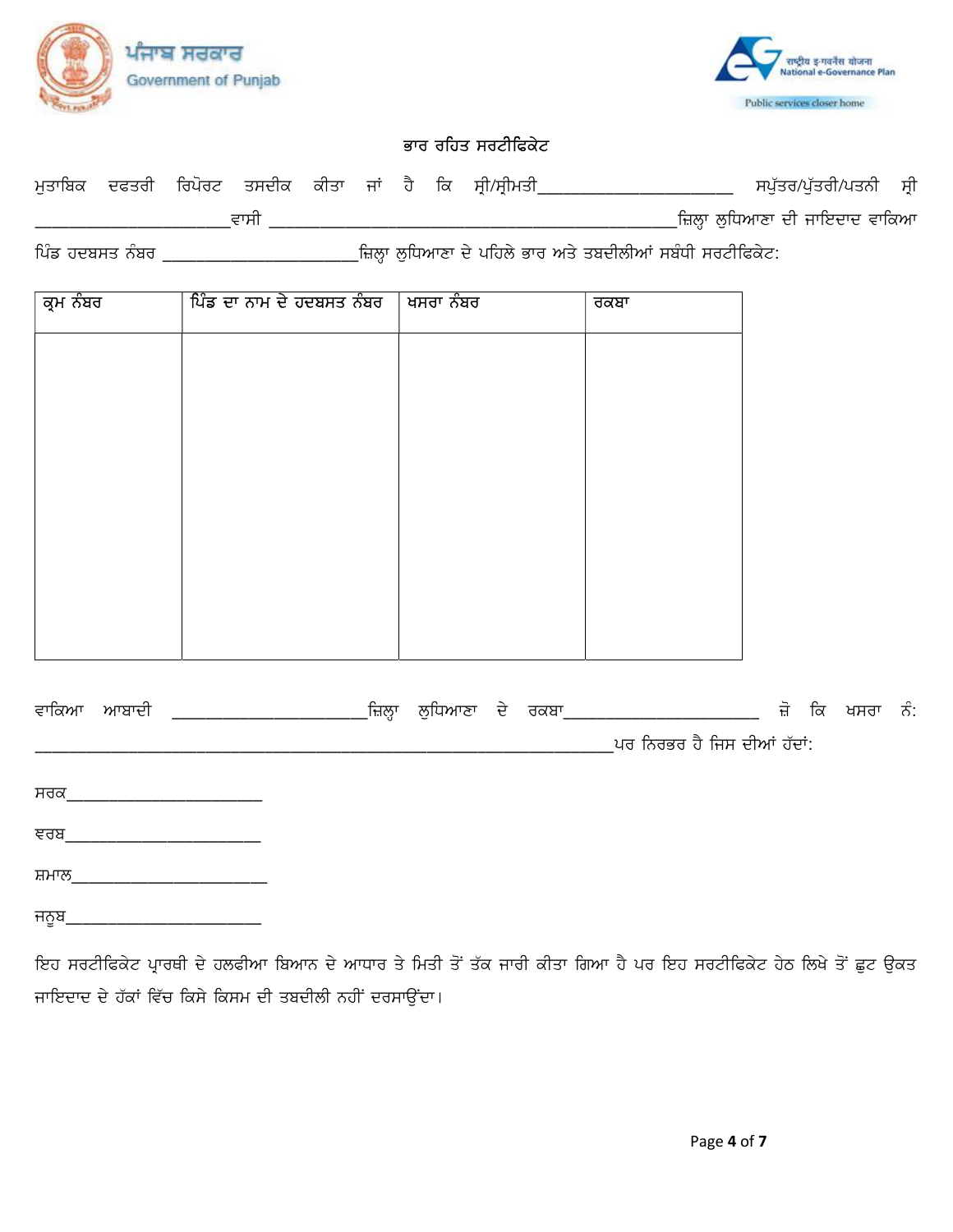



| ਕ੍ਰਮ ਨੰਬਰ | ਧਿਰਾਂ ਦੇ ਨਾਂ | ਰਜਿਸਟਰੀ ਦੀ<br>ਮਿਤੀ ਤੇ ਨੰ: | ਰਜਿਸਟਰੀ ਦੀ<br>ਕਿਸਮ | ਜਾਇਦਾਦ ਤੇ<br>ਖਸਰਾ ਨੰ: | ਰਕਮ |
|-----------|--------------|---------------------------|--------------------|-----------------------|-----|
|           |              |                           |                    |                       |     |
|           |              |                           |                    |                       |     |
|           |              |                           |                    |                       |     |
|           |              |                           |                    |                       |     |

ਰਿਪੋਰਟ ਮੁਤਾਬਿਕ ਉਕਤ ਜਾਇਦਾਦ ਤੇ ਕਿਸੀ ਕਿਸਮ ਦਾ ਕੋਈ ਭਾਰ ਨਹੀਂ ਹੈ। ਇਹ ਭਾਰ ਰਹਿਤ ਸਰਟੀਫਿਕੇਟ ਪ੍ਰਾਰਥੀ ਦੇ ਹਲਫੀਆ ਬਿਆਨ/ ਸਵੈ-ਘੋਸ਼ਣਾ ਅਤੇ ਰੈਵੀਨਿਊ ਰਿਕਾਰਡ ਮੁਤਾਬਿਕ ਜਾਰੀ ਕੀਤਾ ਗਿਆ ਹੈ।ਬਿਨੈਕਾਰ ਵੱਲੋਂ ਦਿੱਤੀ ਜਾਣਕਾਰੀ ਗਲਤ ਸਾਬਿਤ ਹੁੰਦੀ ਹੈ ਤਾਂ ਇਹ ਸਰਟੀਫਿਕੇਟ ਮੁੰਢ ਤੋਂ ਰੱਦ ਸਮਝਿਆ ਜਾਵੇ।

ਸਬ–ਰਜਿਸਟਰਾਰ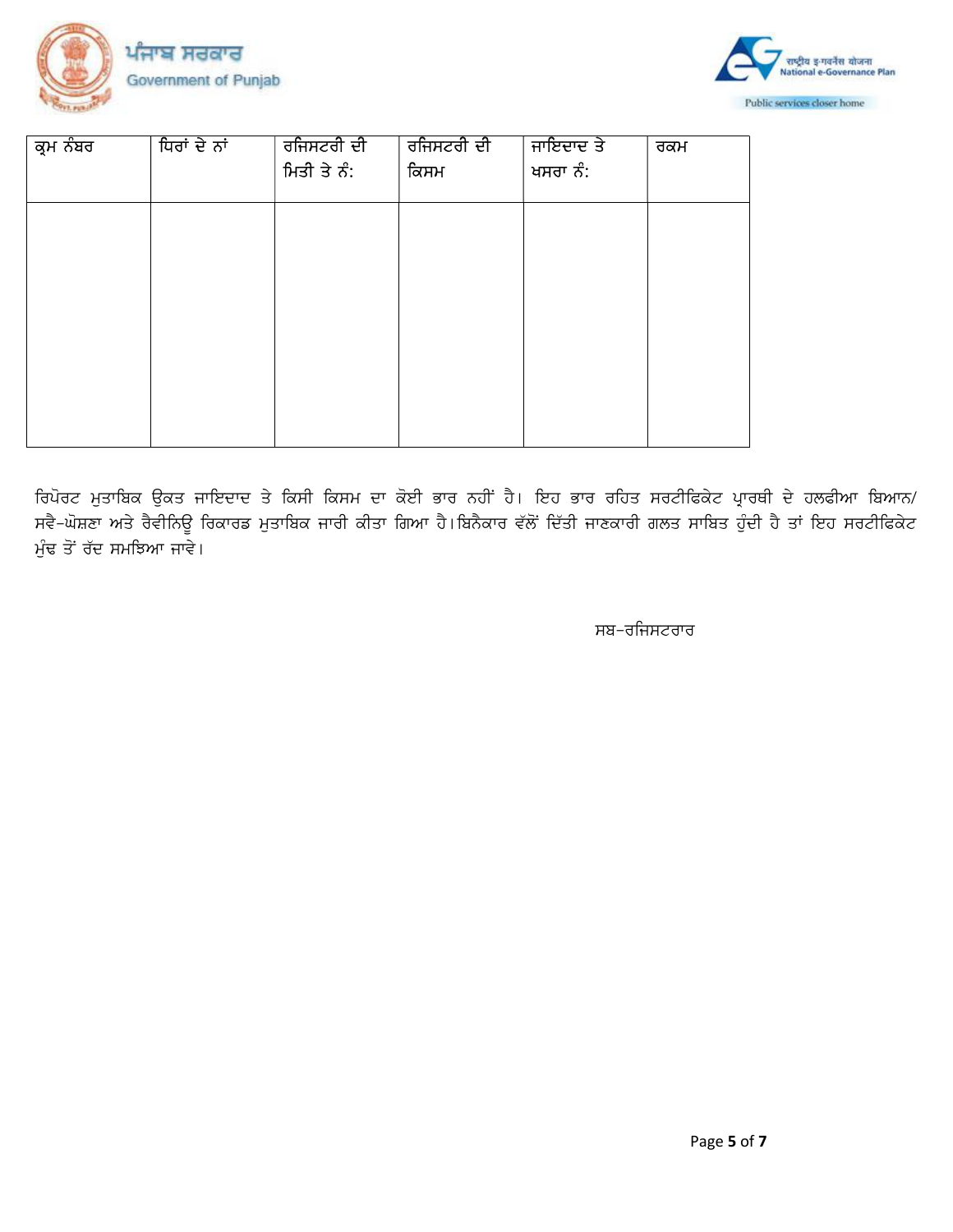



### Self-Declaration/ਘੋਸ਼ਣਾ ਪੱਤਰ

|                | R/o District ______________, Punjab and hereby solemnly declare as under:-                                                                                              |                 |
|----------------|-------------------------------------------------------------------------------------------------------------------------------------------------------------------------|-----------------|
|                |                                                                                                                                                                         | ਜ਼ਿਲ੍ਹਾ ਦਾ / ਦੀ |
|                | ਵਸਨੀਕ ਹਾਂ ਅਤੇ ਹੇਠ ਲਿਖੇ ਅਨਸਾਰ ਬਿਆਨ ਕਰਦਾ/ਕਰਦੀ ਹਾਂ ਕਿ :-                                                                                                                   |                 |
| $\mathbf{1}$ . | That my own property vaka________________________________Hadbast No.________________________________                                                                    |                 |
|                | District ___________, their complete particulars mentioned in my application. I am the owner and processor of this<br>land. This land is non-encumbered from all sorts. |                 |
|                |                                                                                                                                                                         |                 |
|                | _________ ਤਹਿਸੀਲ___________________________ ਜ਼ਿਲ੍ਹਾ੍ਰ ਦੇ ਵਿੱਚ ਹੈ ਜਿਸ ਦਾ ਪੂਰਾ ਵੇਰਵਾ ਦਰਖਾਸਤ ਦੇ ਵਿੱਚ ਦਿੱਤਾ ਹੋਇਆ ਹੈ।                                                        |                 |
|                | ਜਿਸ ਦਾ ਮੈਂ ਖਦ ਮਾਲਕ ਤੇ ਕਾਬਜ਼ ਹਾਂ ਜੋ ਕਿ ਹਰ ਕਿਸਮ ਦੇ ਭਾਰ ਤੋਂ ਰਹਿਤ ਹੈ।                                                                                                       |                 |

That issue the non-encumbrance certificate for the above propertly which is appropriate and true.  $2.$ 

ਇਹ ਕਿ ਹੁਣ ਉਕਤ ਜਾਇਦਾਦ ਦਾ ਭਾਰ ਰਹਿਤ ਸਰਟੀਫਿਕੇਟ ਜਾਰੀ ਕੀਤਾ ਜਾਵੇ ਜੋ ਕਿ ਵਾਜਬ ਦਾ ਉਚਿਤ ਹੈ।

## Self- Declarant (ਘੋਸ਼ਣਾ ਕਰਤਾ)

I hereby declare that the information given in above and attached documents is true and correct to the best of my knowledge and belief and noting has been concealed therein. I know this fact very well that if any information given by me is found false the I shall be liable for sentence under law and the benefits given to me on the basis of such information will be withdrawn summarily.

ਮੈਂ ਇੱਥੇ ਇਹ ਘੋਸ਼ਣਾ ਕਰਦਾ/ਕਰਦੀ ਹਾਂ ਕਿ ਉਪਰੋਕਤ ਦਿੱਤੀ ਗਈ ਜਾਣਕਾਰੀ ਅਤੇ ਨਾਲ ਨੱਥੀ ਦਸਤਾਵੇਜ਼ ਮੇਰੀ ਸਮਝ ਅਨੁਸਾਰ ਸਹੀ ਵਾ ਦਰੁੱਸਤ ਹਨ ਅਤੇ ਇਸ ਵਿੱਚ ਕੁੱਝ ਵੀ ਛੁਪਾਇਆ ਨਹੀਂ ਗਿਆ ਹੈ।ਮੈਂ ਇਨ੍ਹਾਂ ਤੱਥਾਂ ਤੋਂ ਜਾਣੂ ਹਾਂ ਕਿ ਜੇਕਰ ਮੇਰੀ ਕੋਈ ਵੀ ਦਿੱਤੀ ਗਈ ਸੂਚਨਾ ਗਲਤ ਨਿਕਲਦੀ ਹੈ ਤਾਂ ਮੈਂ ਕਾਨੂੰਨ ਵਿੱਚ ਦਰਜ ਸਜਾ ਦਾ ਹੱਕਦਾਰ ਹੋਵਾਂਗਾ/ਹੋਵਾਂਗੀ ਅਤੇ ਮੈਨੂੰ ਇਸ ਸੂਚਨਾ ਦੇ ਆਧਾਰ ਤੇ ਦਿੱਤੇ ਗਏ ਲਾਭ ਵਾਪਿਸ ਲੈ ਲਏ ਜਾਣਗੇ।

Place/ਸਥਾਨ

Dated/ਮਿਤੀ